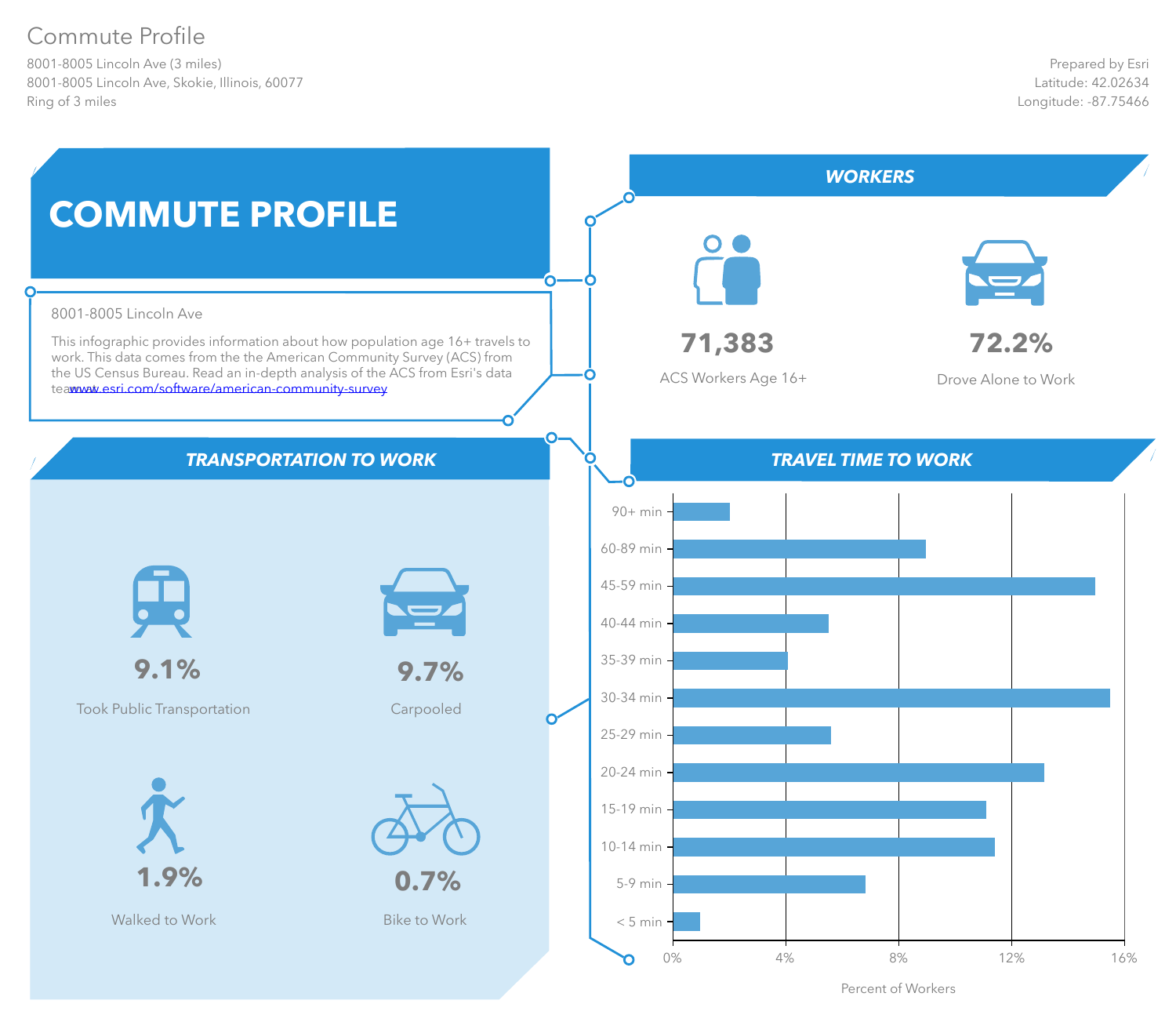# Commute Profile

8001-8005 Lincoln Ave (5 miles) 8001-8005 Lincoln Ave, Skokie, Illinois, 60077 Ring of 5 miles



Percent of Workers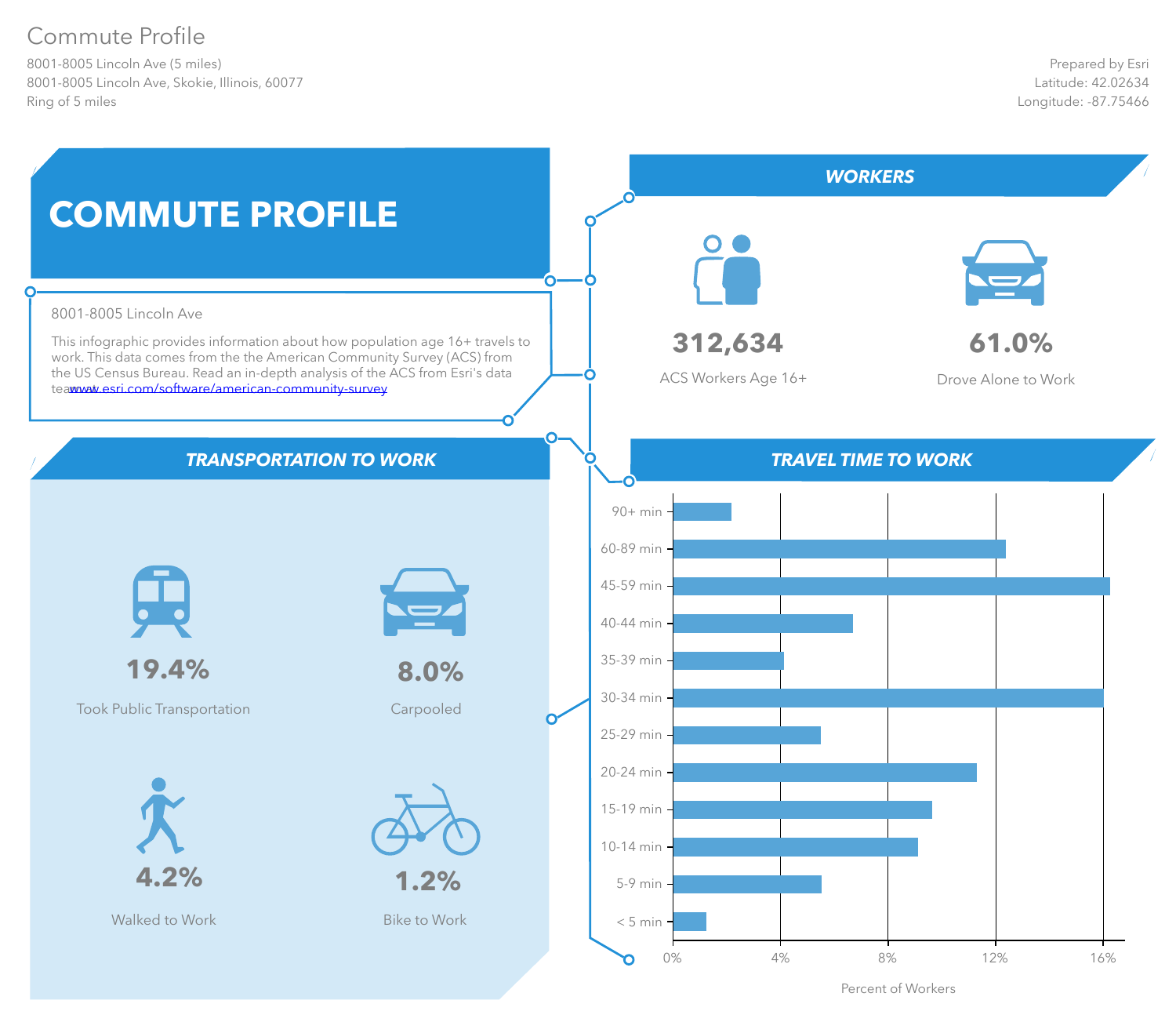# Commute Profile

8001-8005 Lincoln Ave (7 miles) 8001-8005 Lincoln Ave, Skokie, Illinois, 60077 Ring of 7 miles



Percent of Workers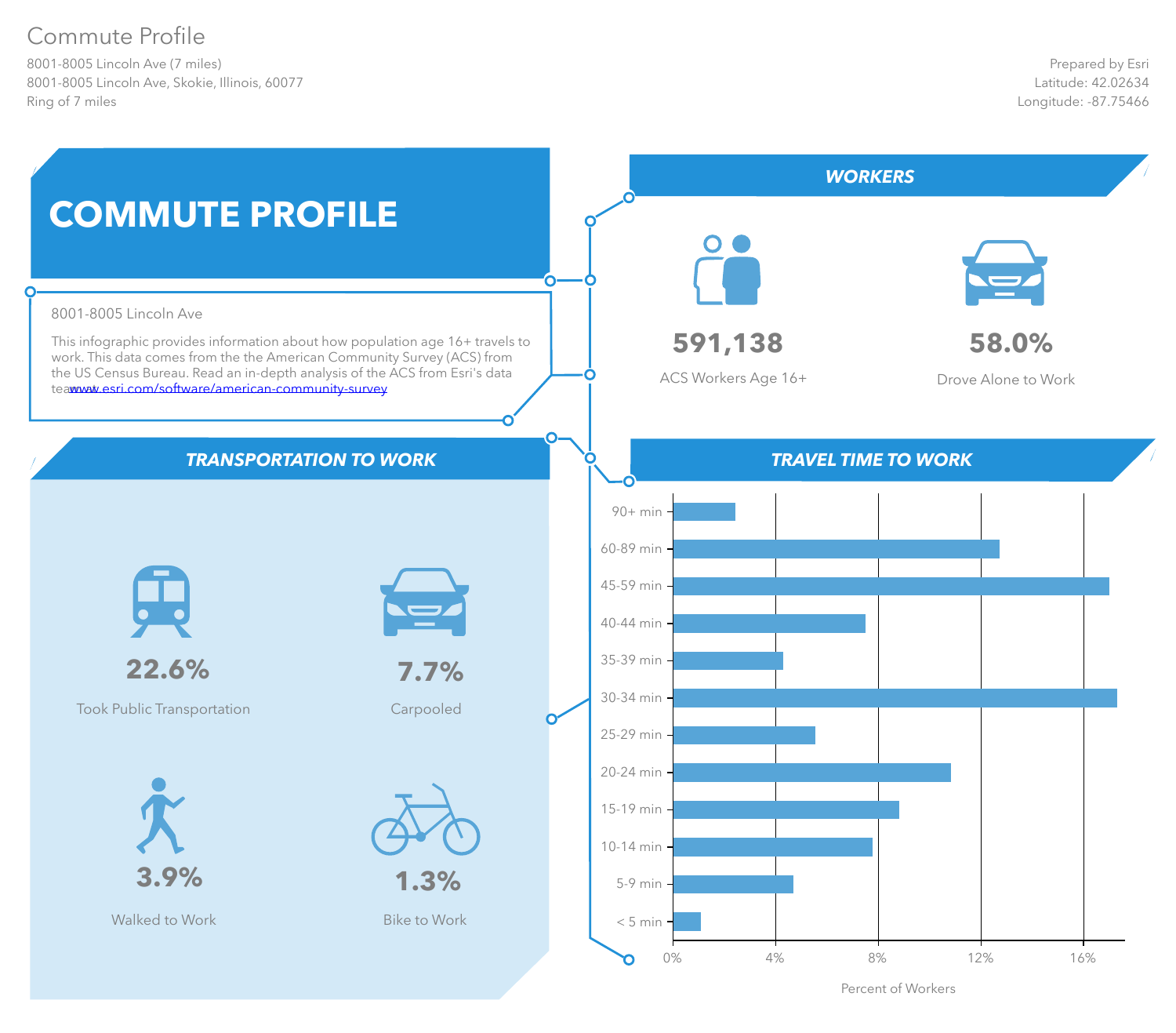8001-8005 Lincoln Ave (3 miles) 8001-8005 Lincoln Ave, Skokie, Illinois, 60077 Ring of 3 miles

Employment Overview

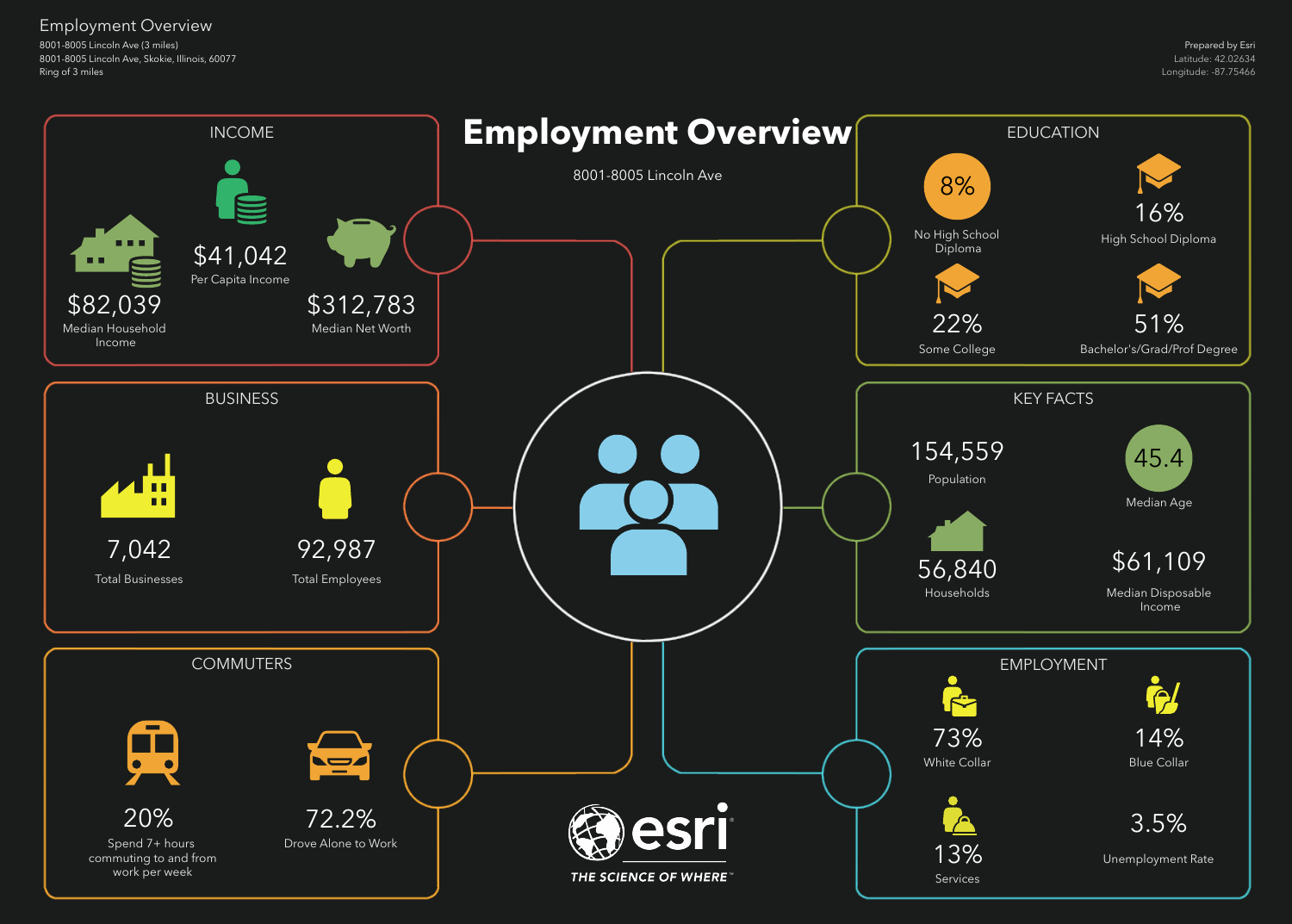8001-8005 Lincoln Ave (5 miles) 8001-8005 Lincoln Ave, Skokie, Illinois, 60077 Ring of 5 miles

Employment Overview

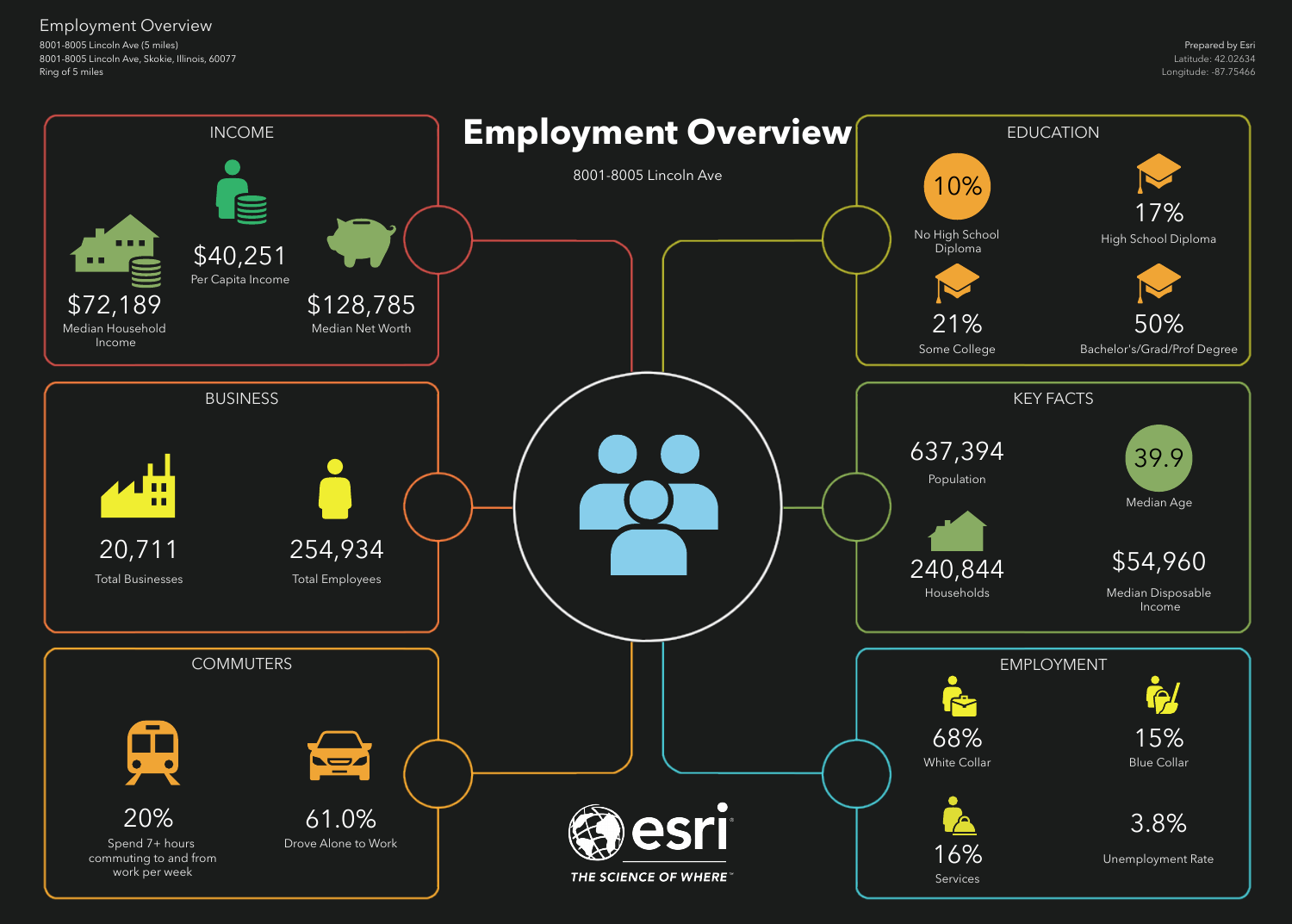8001-8005 Lincoln Ave (7 miles) 8001-8005 Lincoln Ave, Skokie, Illinois, 60077 Ring of 7 miles

## Employment Overview

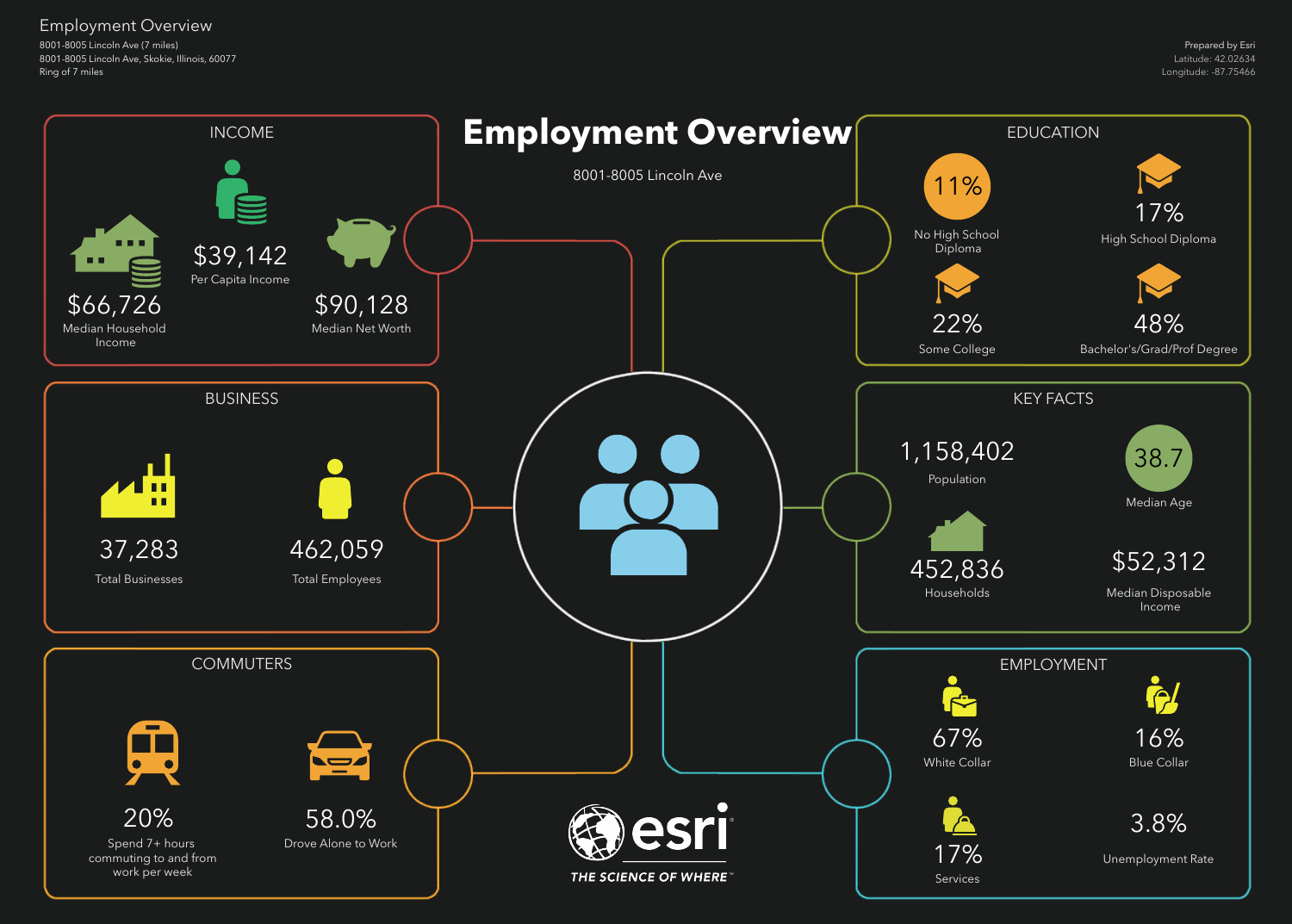#### Executive Summary - Call Outs

8001-8005 Lincoln Ave (3 miles) 8001-8005 Lincoln Ave, Skokie, Illinois, 60077 Ring of 3 miles



Spending facts are average annual dollars per household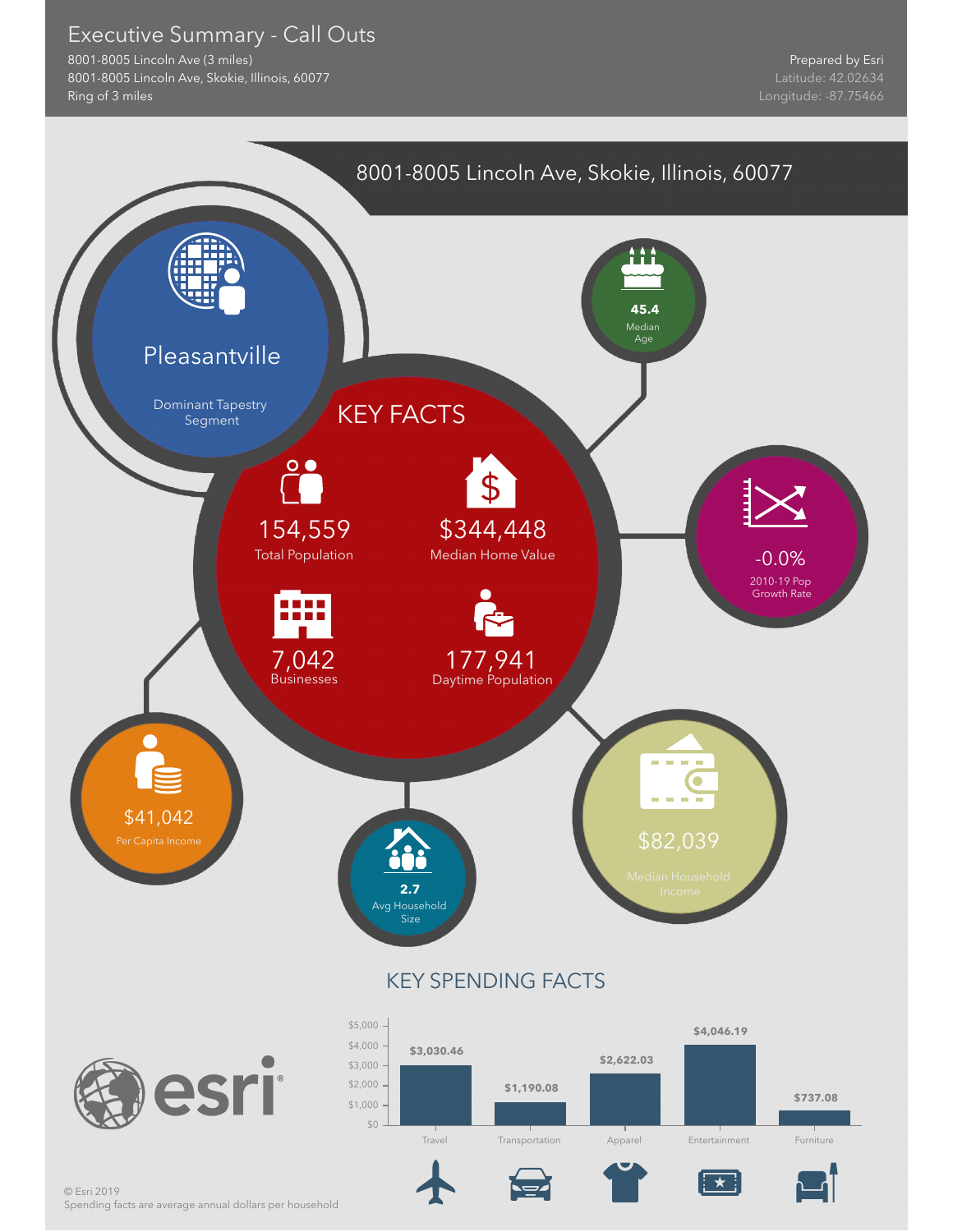#### Executive Summary - Call Outs

8001-8005 Lincoln Ave (5 miles) 8001-8005 Lincoln Ave, Skokie, Illinois, 60077 Ring of 5 miles

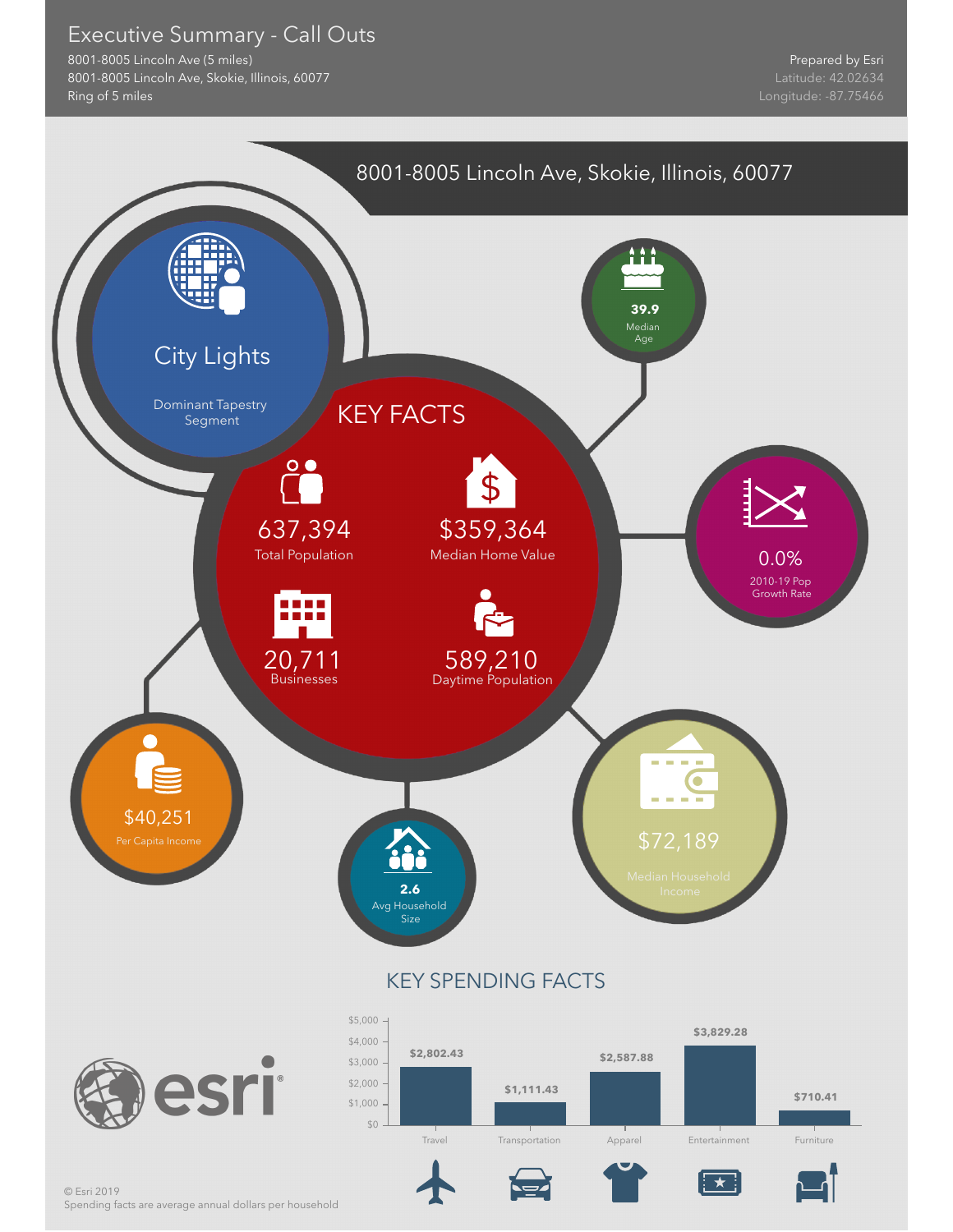#### Executive Summary - Call Outs

8001-8005 Lincoln Ave (7 miles) 8001-8005 Lincoln Ave, Skokie, Illinois, 60077 Ring of 7 miles



Spending facts are average annual dollars per household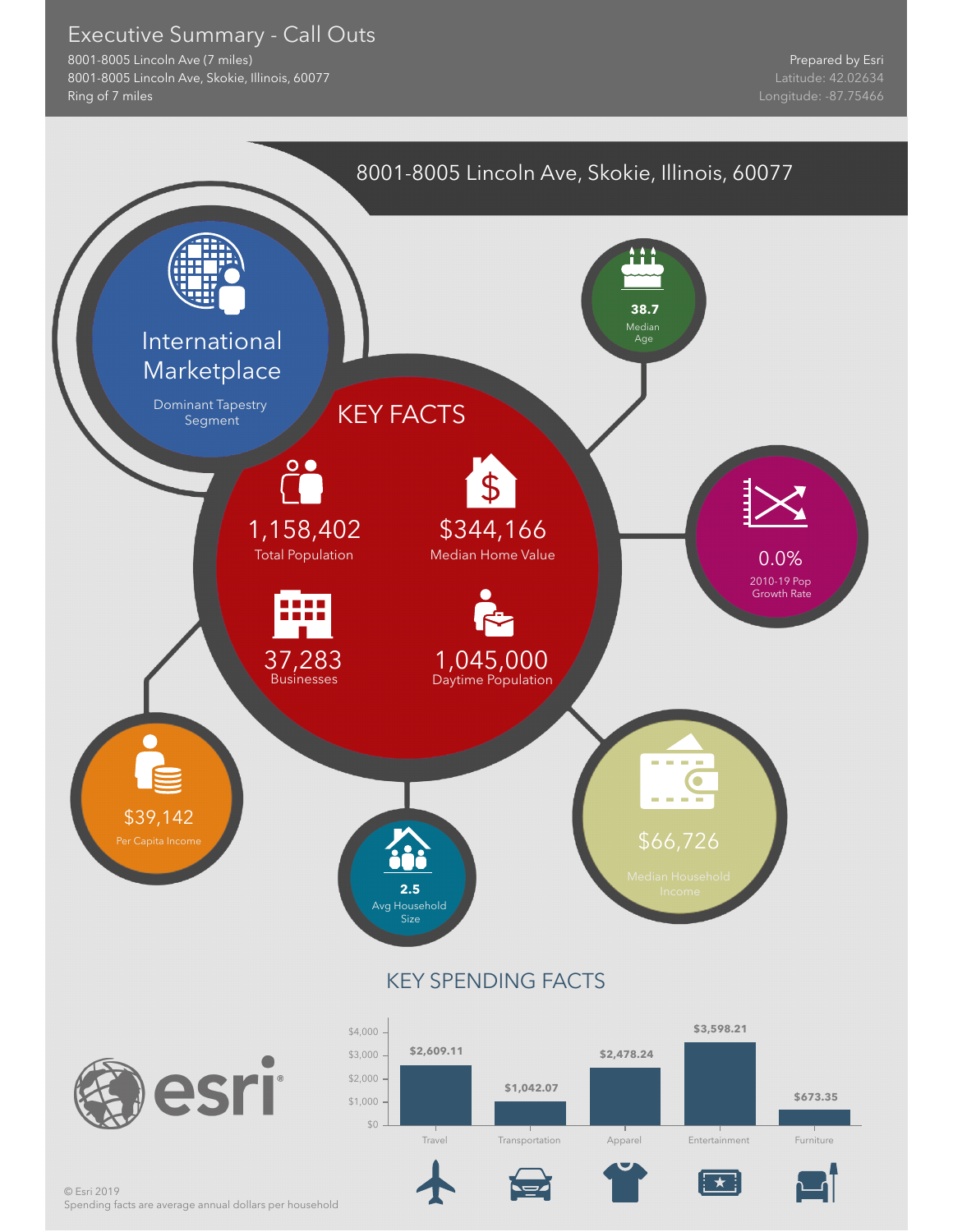8001-8005 Lincoln Ave (3 miles) 8001-8005 Lincoln Ave, Skokie, Illinois, 60077 Ring of 3 miles

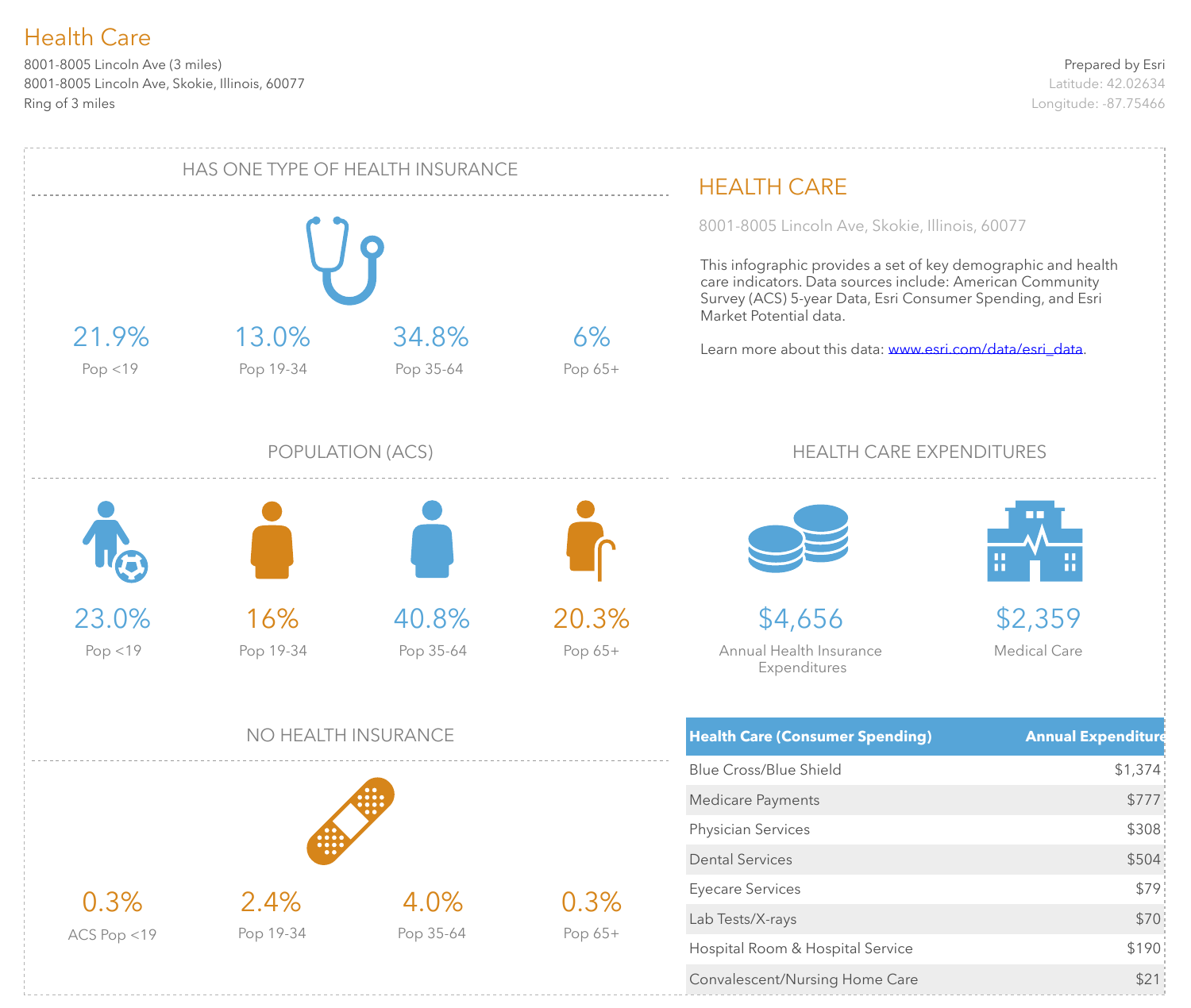8001-8005 Lincoln Ave (3 miles) 8001-8005 Lincoln Ave, Skokie, Illinois, 60077 Ring of 3 miles

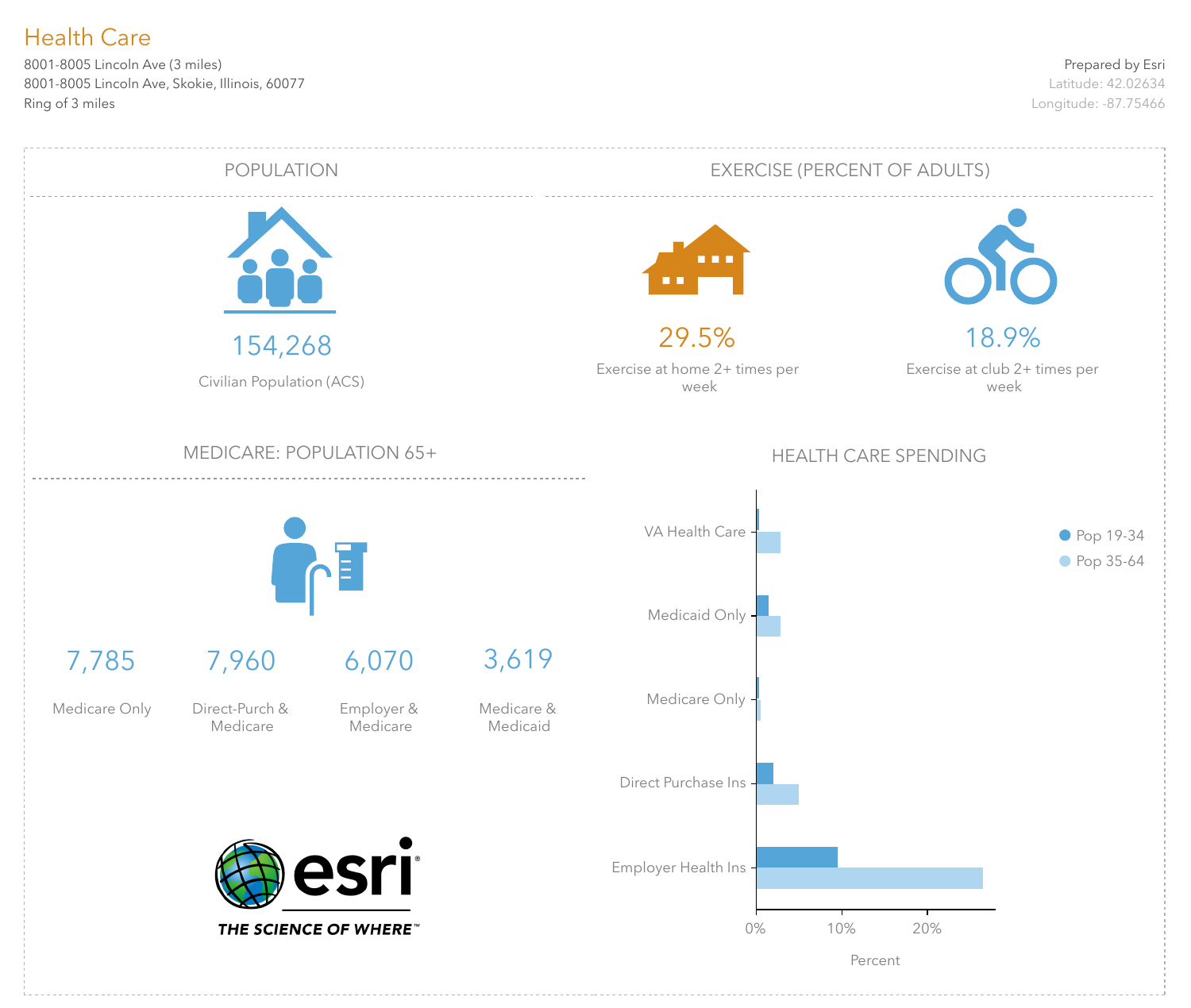8001-8005 Lincoln Ave (5 miles) 8001-8005 Lincoln Ave, Skokie, Illinois, 60077 Ring of 5 miles

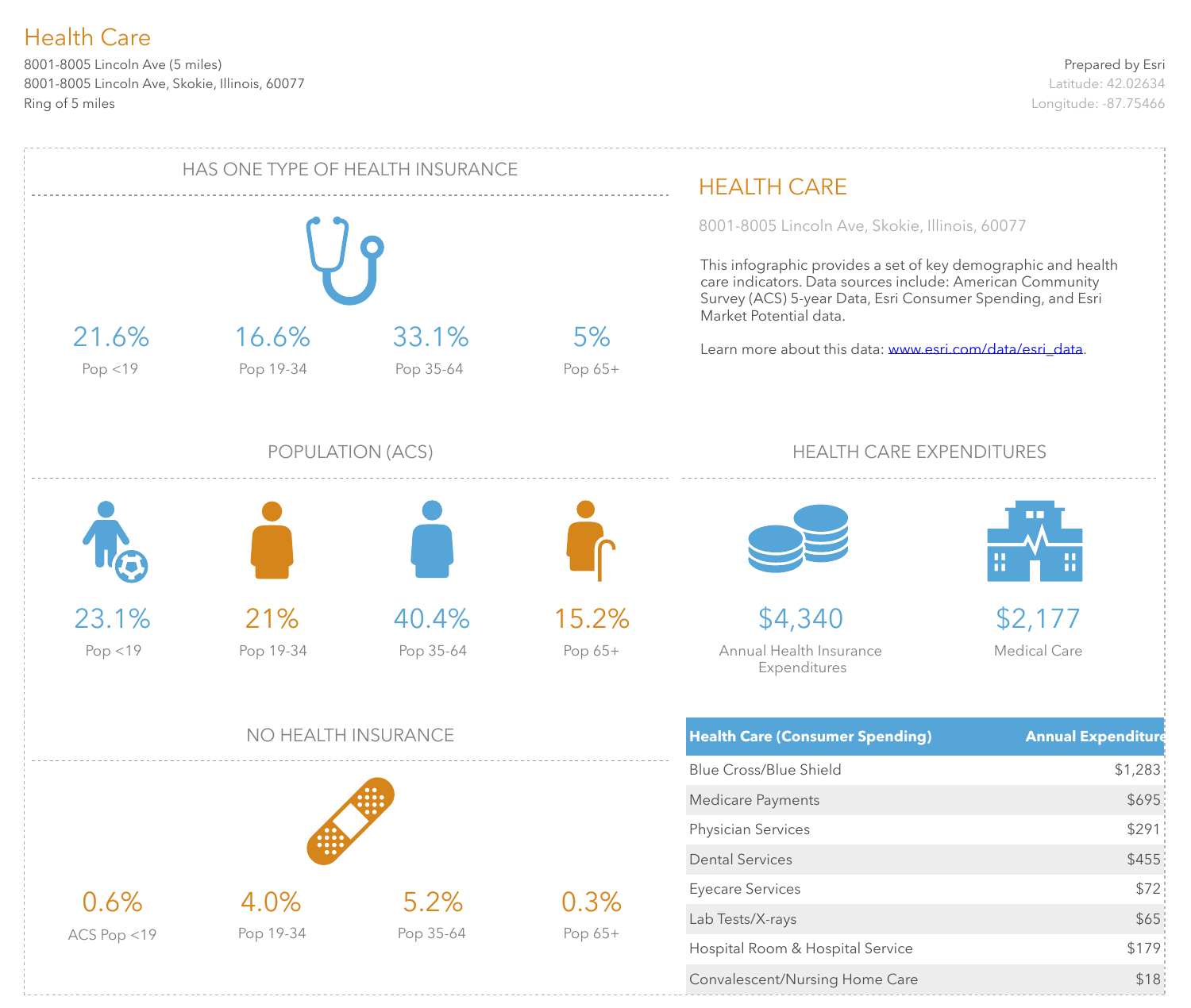8001-8005 Lincoln Ave (5 miles) 8001-8005 Lincoln Ave, Skokie, Illinois, 60077 Ring of 5 miles

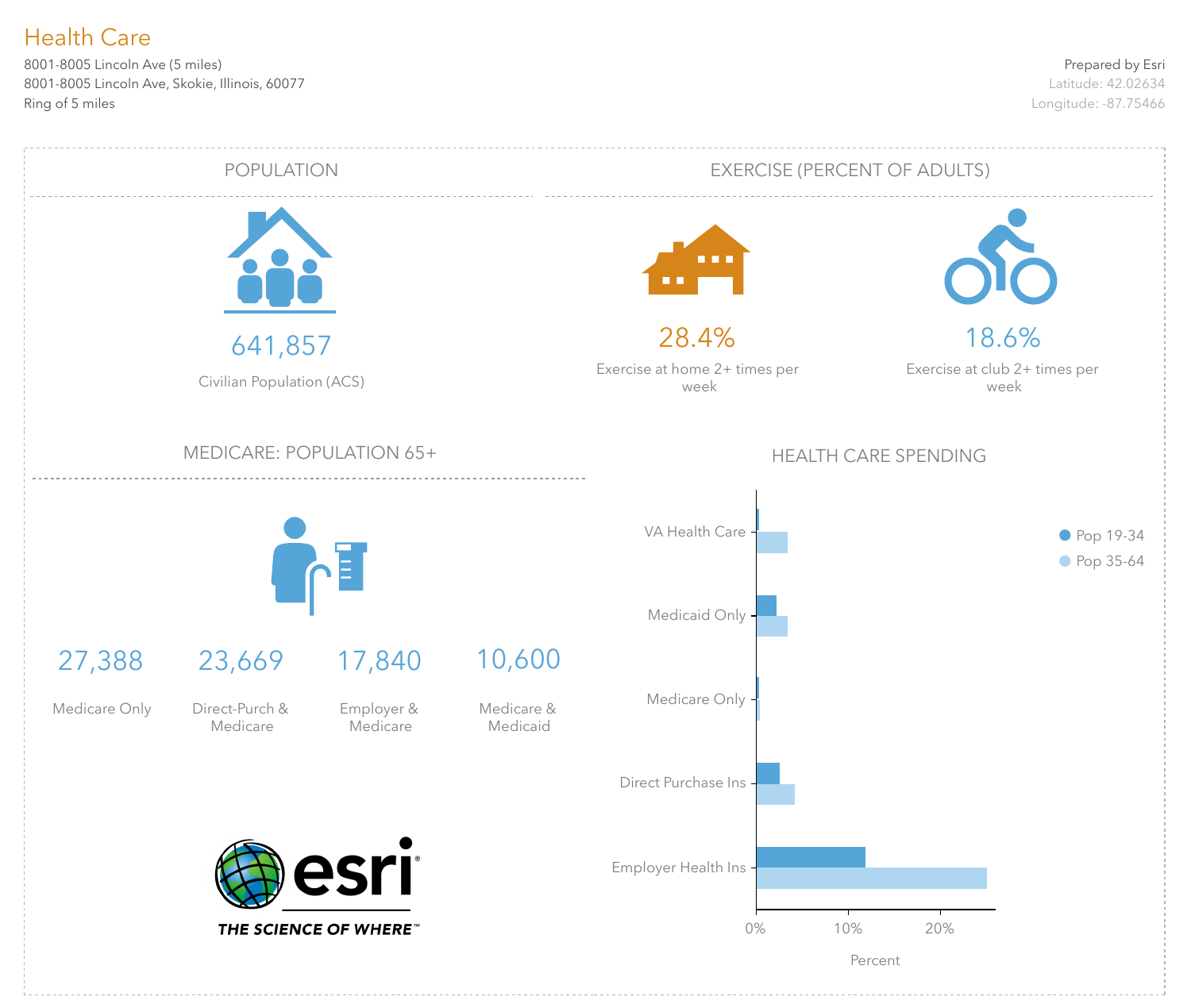8001-8005 Lincoln Ave (7 miles) 8001-8005 Lincoln Ave, Skokie, Illinois, 60077 Ring of 7 miles

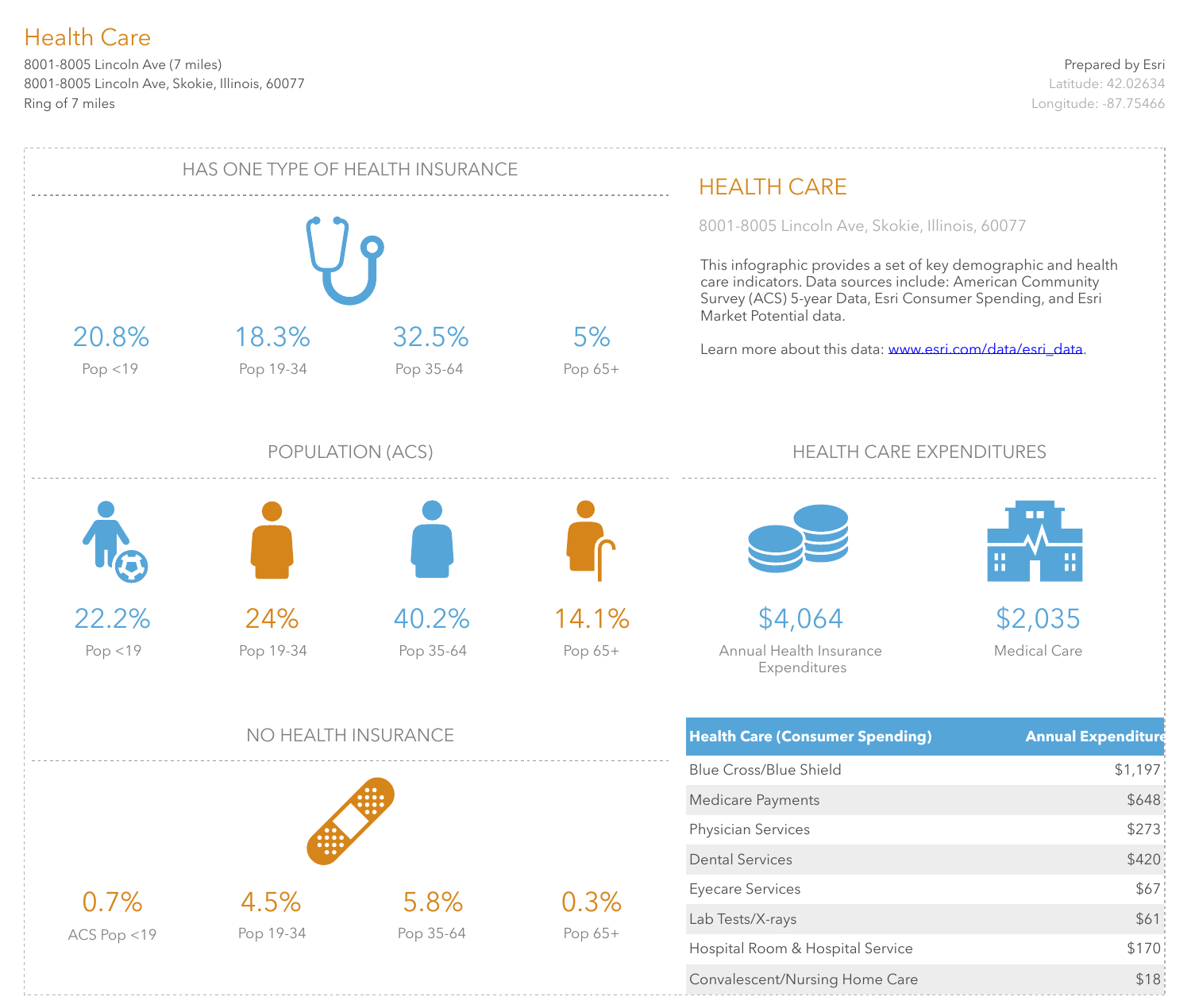8001-8005 Lincoln Ave (7 miles) 8001-8005 Lincoln Ave, Skokie, Illinois, 60077 Ring of 7 miles

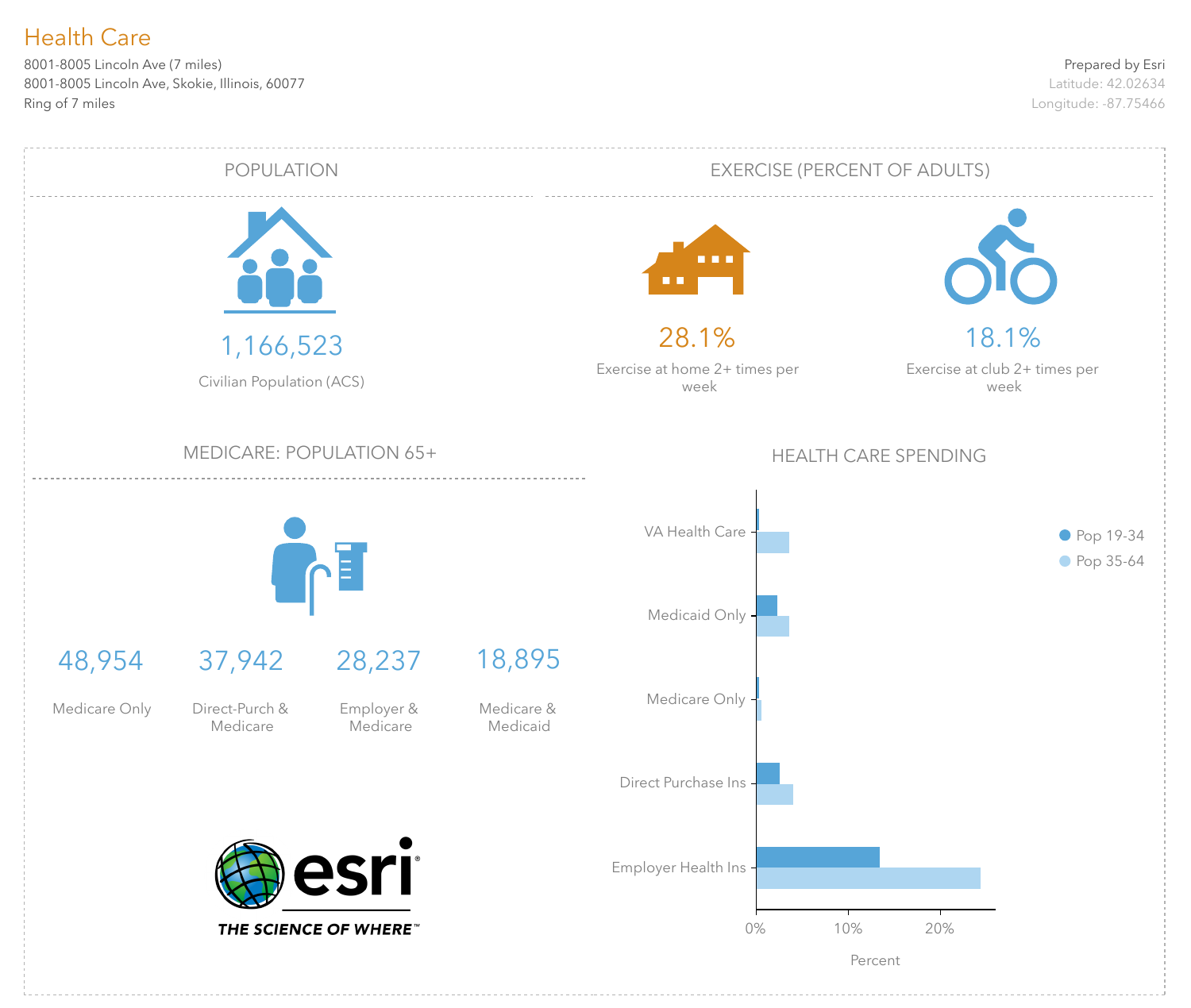#### Prepared by Esri

Latitude: 42.02634 Longitude: -87.75466

8001-8005 Lincoln Ave (3 miles) 8001-8005 Lincoln Ave, Skokie, Illinois, 60077 Ring of 3 miles

# Marketing Profile

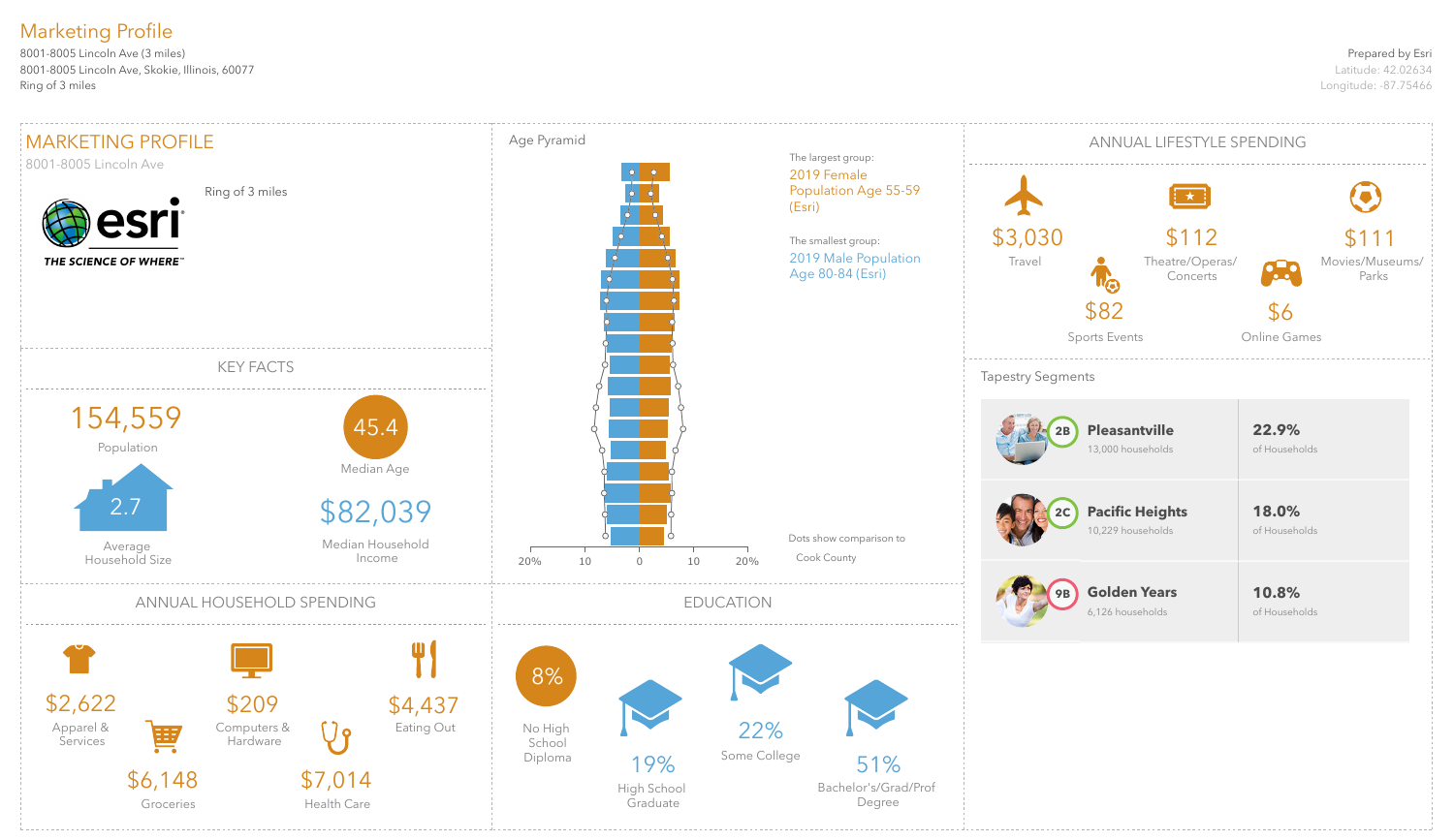#### Prepared by Esri

Latitude: 42.02634 Longitude: -87.75466

8001-8005 Lincoln Ave (5 miles) 8001-8005 Lincoln Ave, Skokie, Illinois, 60077 Ring of 5 miles

# Marketing Profile

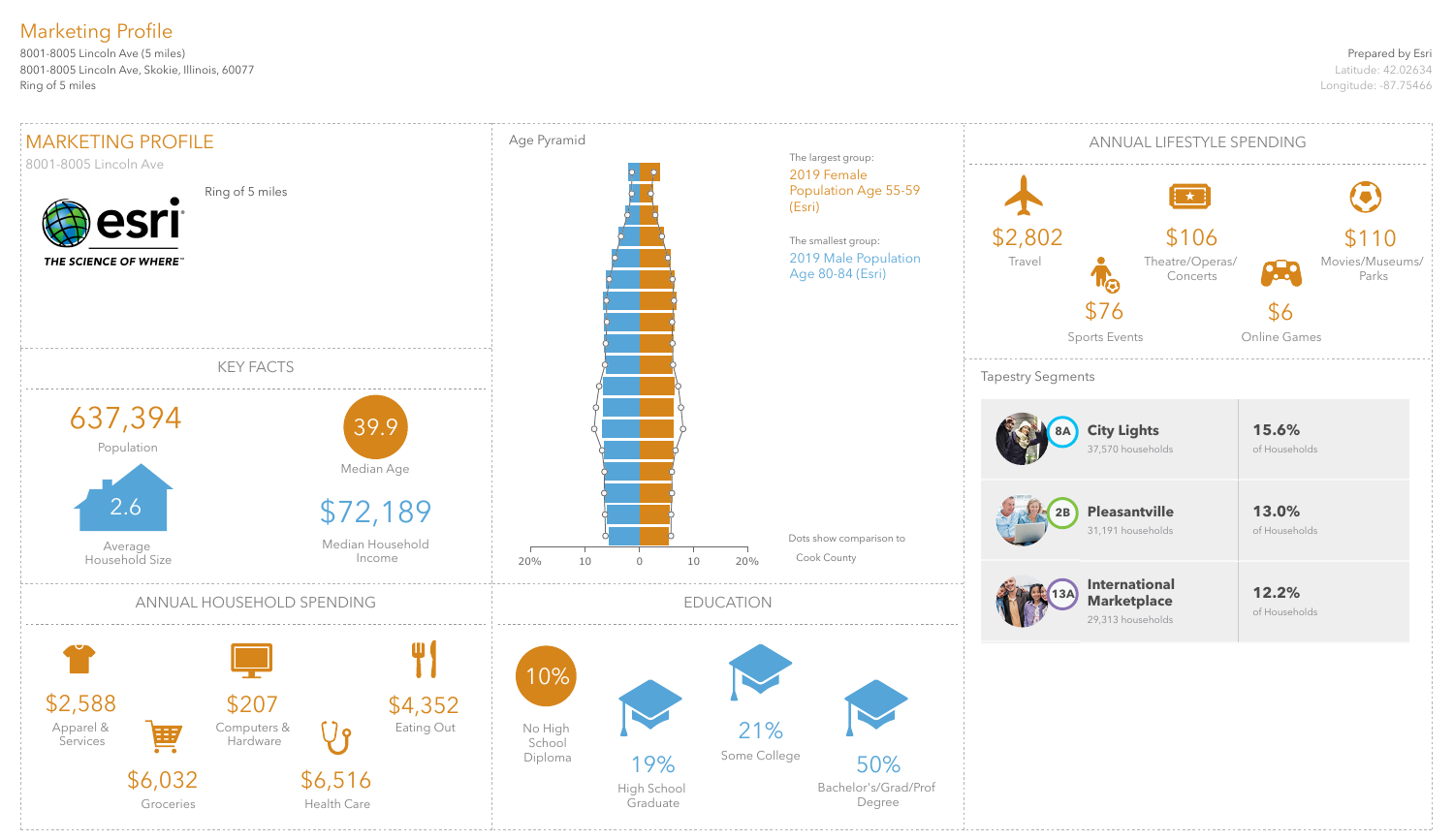#### Prepared by Esri

Latitude: 42.02634 Longitude: -87.75466

8001-8005 Lincoln Ave (7 miles) 8001-8005 Lincoln Ave, Skokie, Illinois, 60077 Ring of 7 miles

# Marketing Profile

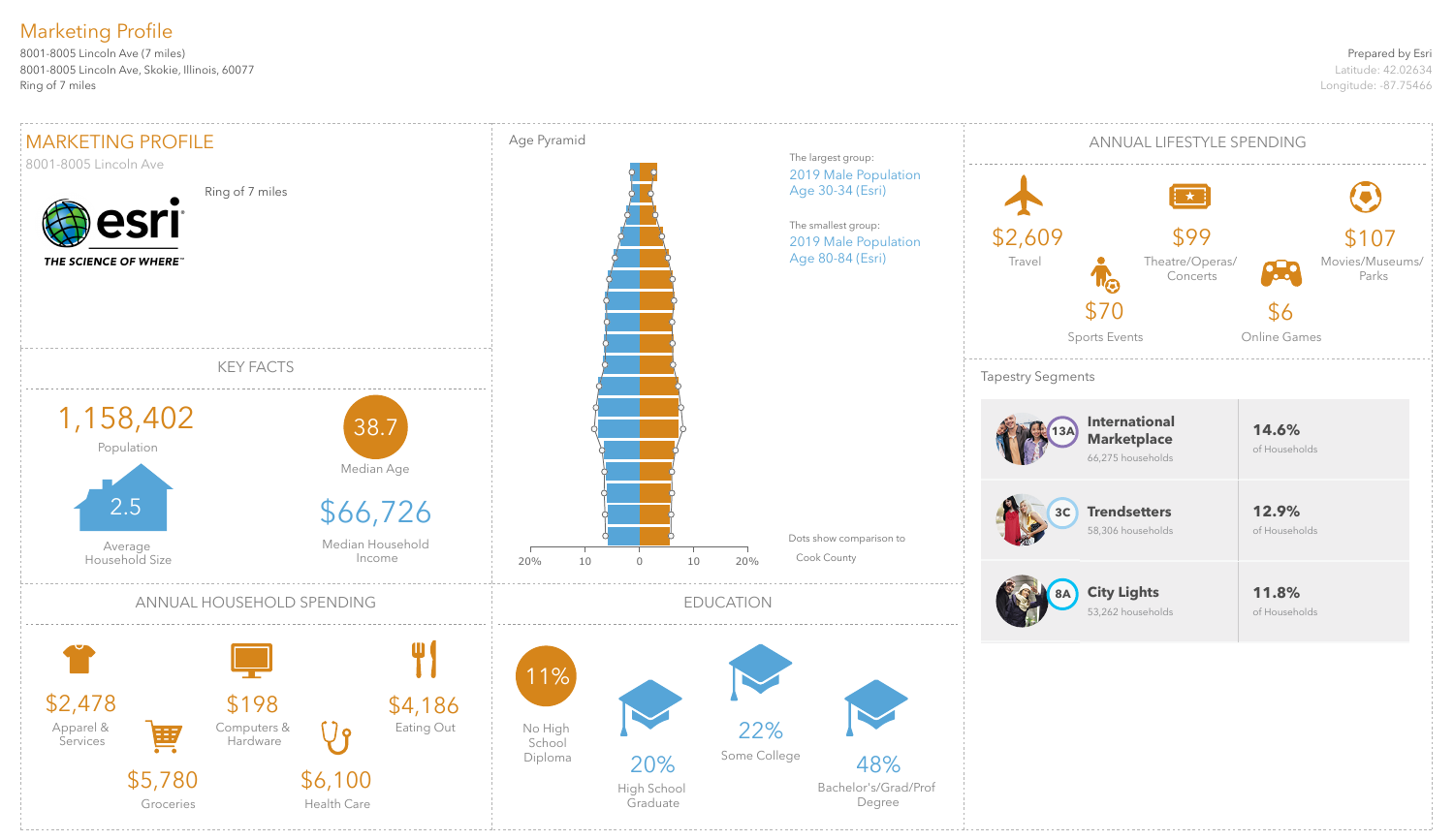## Office Market Profile

8001-8005 Lincoln Ave (3 miles) 8001-8005 Lincoln Ave, Skokie, Illinois, 60077 Ring of 3 miles

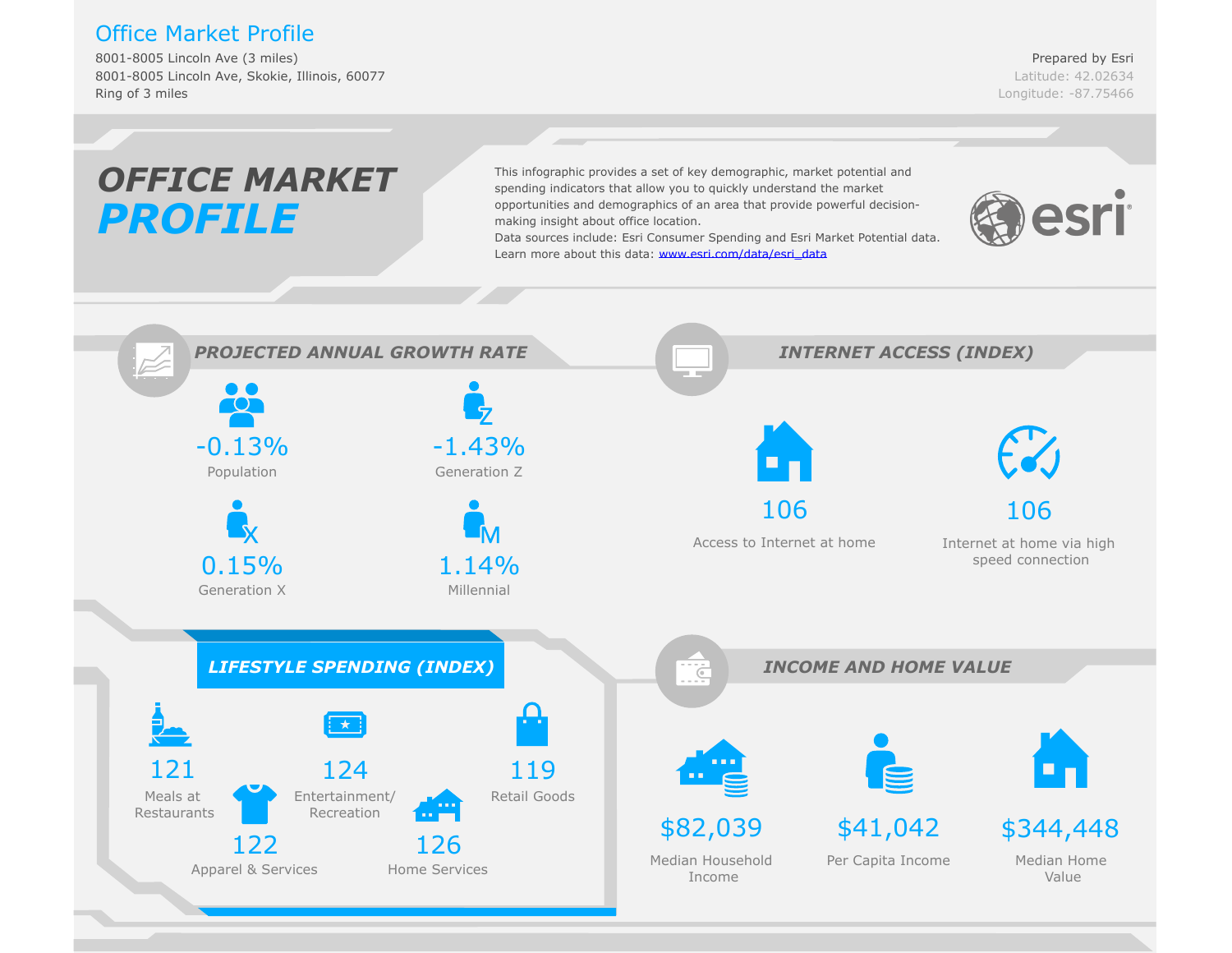## Office Market Profile

8001-8005 Lincoln Ave (5 miles) 8001-8005 Lincoln Ave, Skokie, Illinois, 60077 Ring of 5 miles

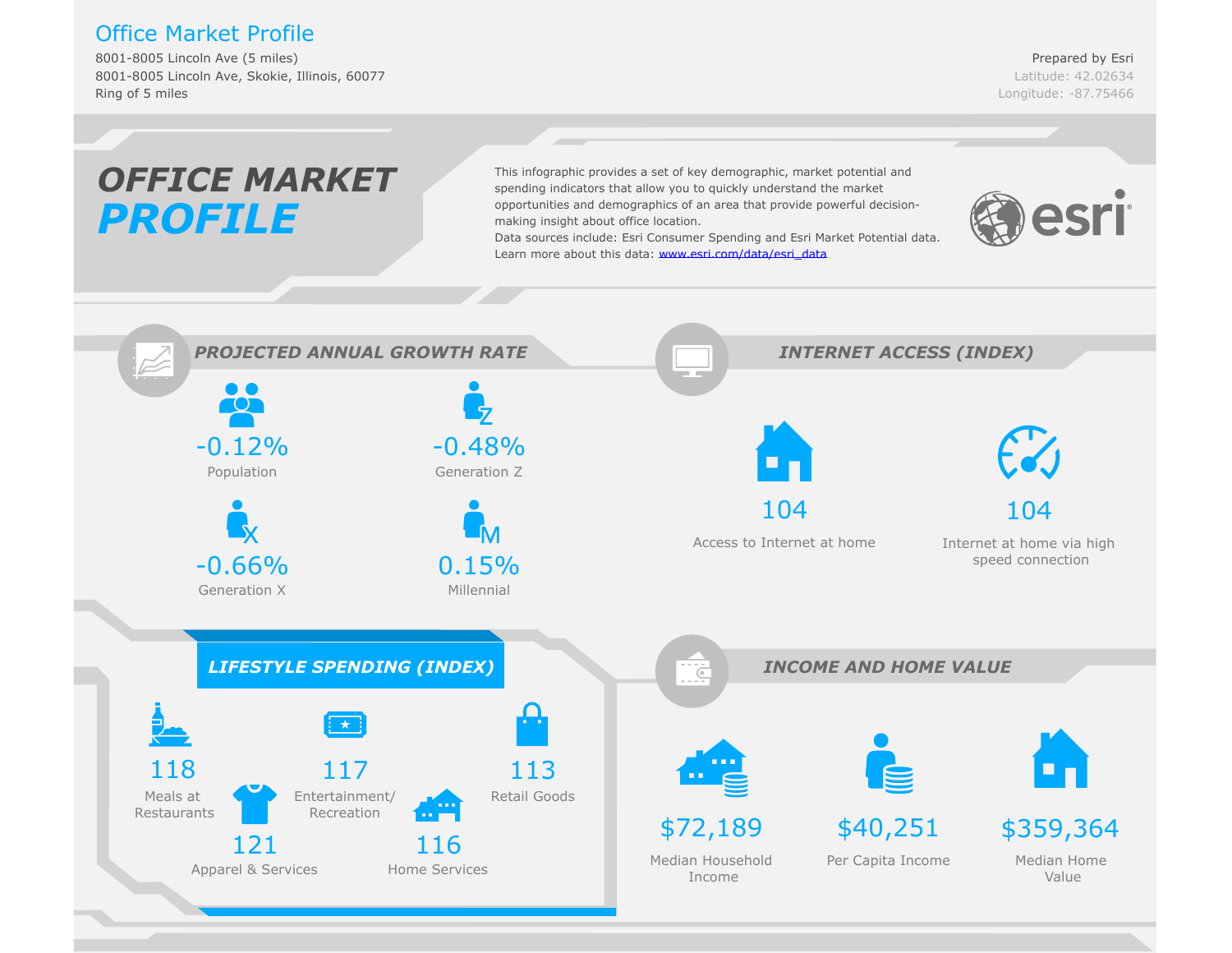## Office Market Profile

8001-8005 Lincoln Ave (7 miles) 8001-8005 Lincoln Ave, Skokie, Illinois, 60077 Ring of 7 miles

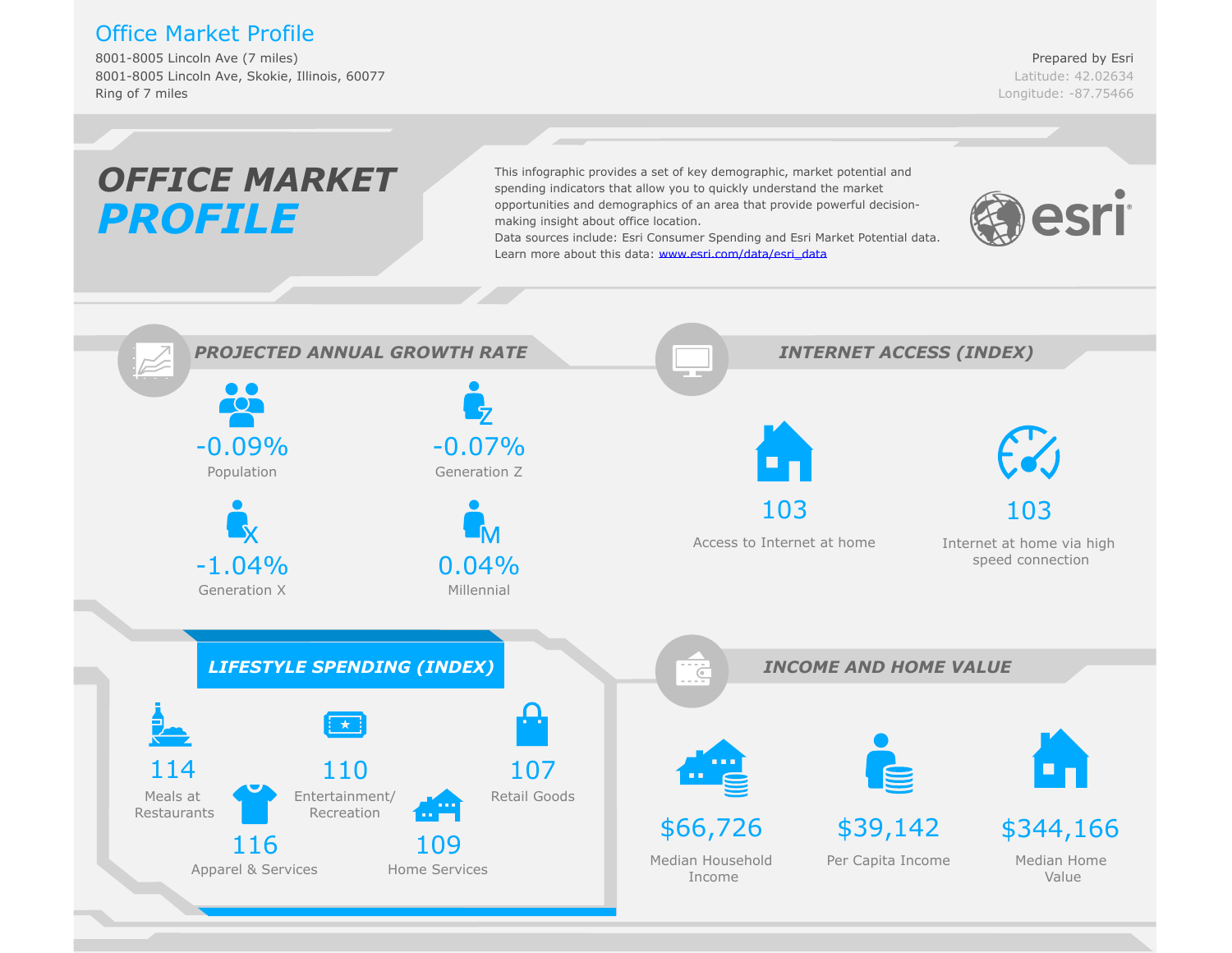Prepared by Esri Latitude: 42.02634 Longitude: -87.75466

8001-8005 Lincoln Ave (3 miles) 8001-8005 Lincoln Ave, Skokie, Illinois, 60077 Ring of 3 miles

> Pleasantville 22.9% 13,000 households of Households

# Target Market Summary

THE SCIENCE OF WHERE

Golden Years 10.8% 6,126 households of Households

# **ANNUAL LIFESTYLE SPENDING**



# **Tapestry Segments**

 $\odot$ **\$111**





Pacific Heights 18.0% 10,229 households of Households







Theatre/Operas/Concerts



Movies/Museums/ Parks

**88** \$6



Sports Events



Online Games





# $-6\%$  4 2 0 2 4 6%

**The largest group: The smallest group:** 2019 Female 2019 Male Population<br>Population Age 55-59 Age 80-84 (Esri) Population Age 55-59 (Esri)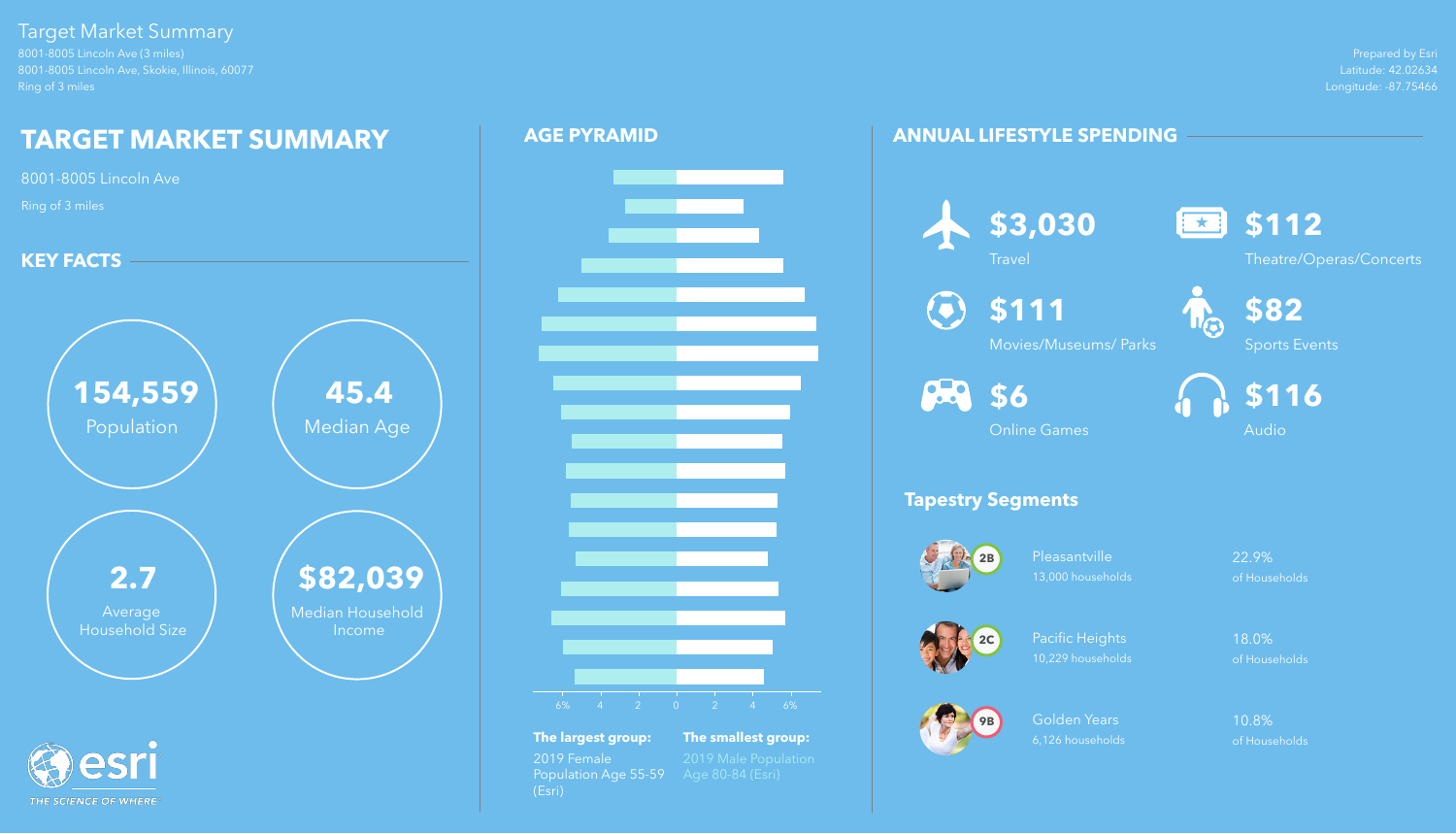Prepared by Esri Latitude: 42.02634 Longitude: -87.75466

8001-8005 Lincoln Ave (5 miles) 8001-8005 Lincoln Ave, Skokie, Illinois, 60077 Ring of 5 miles

# Target Market Summary

THE SCIENCE OF WHERE

City Lights 15.6% 37,570 households of Households

Pleasantville 13.0% 31,191 households of Households

# **ANNUAL LIFESTYLE SPENDING**

# **Tapestry Segments**



International Marketplace 12.2% 29,313 households of Households





**13A**



**Travel** 

 $\textcolor{blue}{\textbf{(c)}}$ 







**\$110**

Movies/Museums/ Parks

**88** \$6



Sports Events



Online Games



# **AGE PYRAMID**





**The largest group: The smallest group:** 2019 Female 2019 Male Population<br>Population Age 55-59 Age 80-84 (Esri) Population Age 55-59 (Esri)